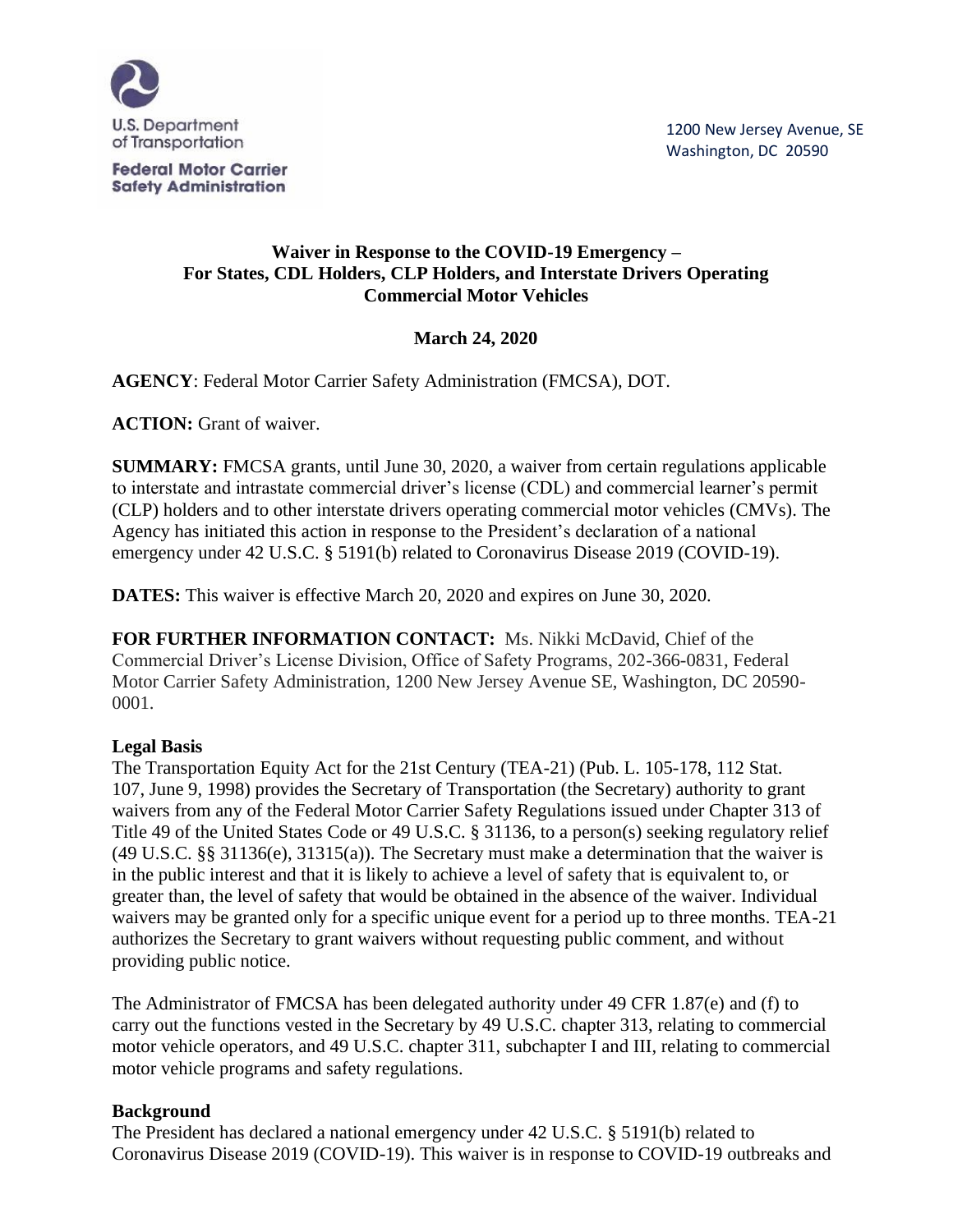their effects on people and the immediate risk they present to public health, safety, and welfare in the fifty States and the District of Columbia. Several States are experiencing greater than normal employee absences or have closed offices of their State Driver Licensing Agencies in response to the guidance from the U.S. Center for Disease Control to use social distancing to reduce the spread of COVID-19. As a result, many CDL and CLP holders are unable to renew their CDLs and CLPs and are unable to provide medical certificates to their State Driver Licensing Agencies. In addition, many medical providers nationwide have canceled regularly scheduled appointments to dedicate resources to the COVID-19 response. As a result, drivers are unable to obtain appointments for physical examinations with medical examiners to comply with the Federal Motor Carrier Safety Regulations (FMCSRs). Given the national emergency, there is a public need for immediate transportation of essential supplies, equipment, and persons, which requires an adequate and sustained supply of CDL holders, CLP holders, and drivers operating CMVs (non-CDL drivers). This waiver provides needed relief from specified FMCSRs for CDL holders, CLP holders, and non-CDL drivers.

## **FMCSA's Determination and Regulatory Provisions Waived**

Consistent with the statutory requirements for waivers, FMCSA has determined that it is in the public interest to issue a waiver, limited in scope and circumstances, that is likely to achieve a level of safety that is equivalent to, or greater than, the level of safety that would be obtained in the absence of the waiver until June 30, 2020.

To respond to this unique event and to continue the ability of intrastate and interstate CDL and CLP holders and interstate non-CDL drivers to transport goods in response to the COVID-19 emergency, this waiver:

- Extends until June 30, 2020 the maximum period of CDL validity by waiving 49 CFR 383.73(b)(9) and 383.73(d)(6) for CDLs due for renewal on or after March 1, 2020.
- Extends until June 30, 2020 the maximum period of CLP validity by waiving 49 CFR  $383.73(a)(2)(iii)$  and  $383.25(c)$  for CLPs that are due for renewal on or after March 1, 2020, without requiring the CLP holders to retake the general and endorsement knowledge tests.
- Waives the requirement under 49 CFR 383.25(e) that CLP holders wait 14 days to take the CDL skills test.
- Waives the requirement under 49 CFR 391.45 that CDL holders, CLP holders, and non-CDL drivers have a medical examination and certification, provided that they have proof of a valid medical certification that was issued for a period of 90 days or longer and that expired on or after March 1, 2020. e.
- Waives the requirement under 49 CFR 383.71(h)(3) that, in order to maintain the medical certification status of "certified," CDL or CLP holders provide the State Driver Licensing Agency with an original or copy of a subsequently issued medical examiner's certificate, provided that they have proof of a valid medical certification that expired on or after March 1, 2020.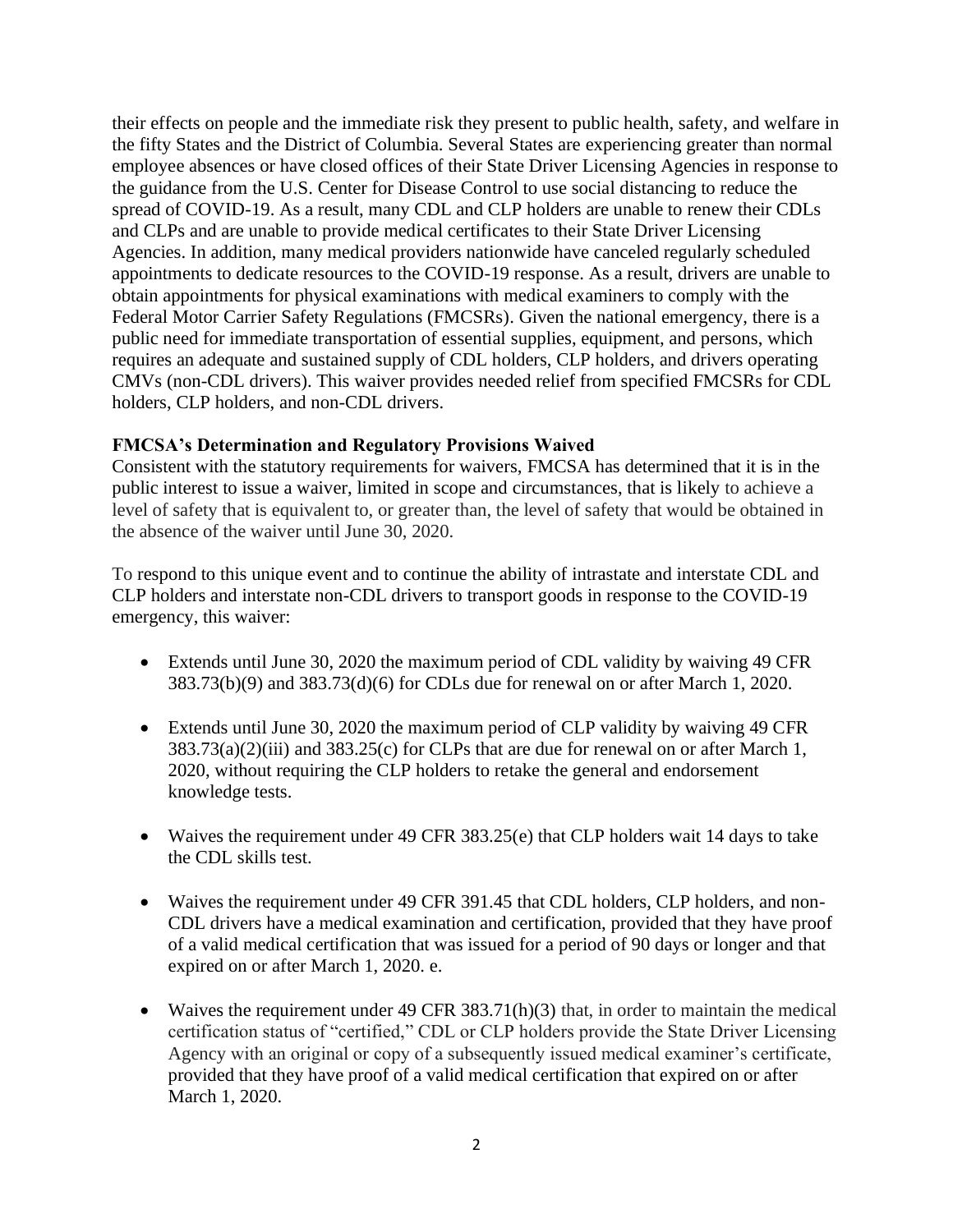- Waives the requirement under 49 CFR 383.73( $o(2)$ ) that the State Driver Licensing Agency change the CDL or CLP holder's medical certification status to "not certified" upon the expiration of the medical examiner's certificate or medical variance, provided that the CDL or CLP holders have proof of a valid medical certification that expired on or after March 1, 2020.
- Waives the requirements under 49 CFR 383.73( $o$ )(4) that the State Driver Licensing Agency initiate a CDL or CLP downgrade upon the expiration of the medical examiner's certificate or medical variance, provided that the CDL or CLP holders have proof of a valid medical certification or medical variance that expired on or after March 1, 2020.
- In accordance with 49 CFR 383.23(a)(1) and 391.41(a)(1)(i), FMCSA continues to recognize the validity of commercial driver's licenses issued by Canadian Provinces and Territories and Licencias Federales de Conductor issued by the United Mexican States, in accordance with 49 CFR part 383, when such jurisdictions issue a similar notice or declaration extending the validity date of the medical examination and certification and/or validity of the corresponding commercial driver's license due to interruption to government service resulting from COVID-19.

States, CDL holders, CLP holders, and interstate non-CDL CMV drivers are covered under this waiver without further action.

FMCSA will not issue a finding of noncompliance under 49 CFR part 384 against States for action or inaction consistent with this waiver.

FMCSA's legal authorities extend to waiver of the maximum period under the FMCSRs for State issuance of CDLs (8-years). While many States have adopted the maximum 8-year renewal period, other States have adopted shorter periods, and waiving the 8-year limit would provide no relief to drivers with CDLs issued by those States. In the interest of effectively providing automatic CDL renewal relief for as many drivers with recently expired CDLs as possible, FMCSA is therefore issuing a separate Notice of Enforcement Policy stating that, through June 30, 2020, the Agency will not take enforcement against drivers for operation of a CMV if the driver held a valid CDL on February 29, 2020, or against motor carriers for use of such a driver. Most States have adopted the full 1-year maximum period of CLP validity, but FMCSA is similarly including its Enforcement Policy a comparable provision on non-enforcement of recently expired CLPs.

#### *Public Interest*

FMCSA finds that the granting of this waiver is in the public interest, given interstate and intrastate CDL and CLP holders' and interstate non-CDL drivers' critical role in delivering necessary property and passengers, including, but not limited to, shipments of essential supplies and persons to respond to the COVID-19 outbreaks. This waiver is in the public interest because it would allow drivers covered under this waiver to deliver essential supplies and persons across State lines to address the national emergency. This waiver will also reduce the administrative burden on State Driver Licensing Agencies and CDL, CLP, and interstate non-CDL drivers during this national emergency.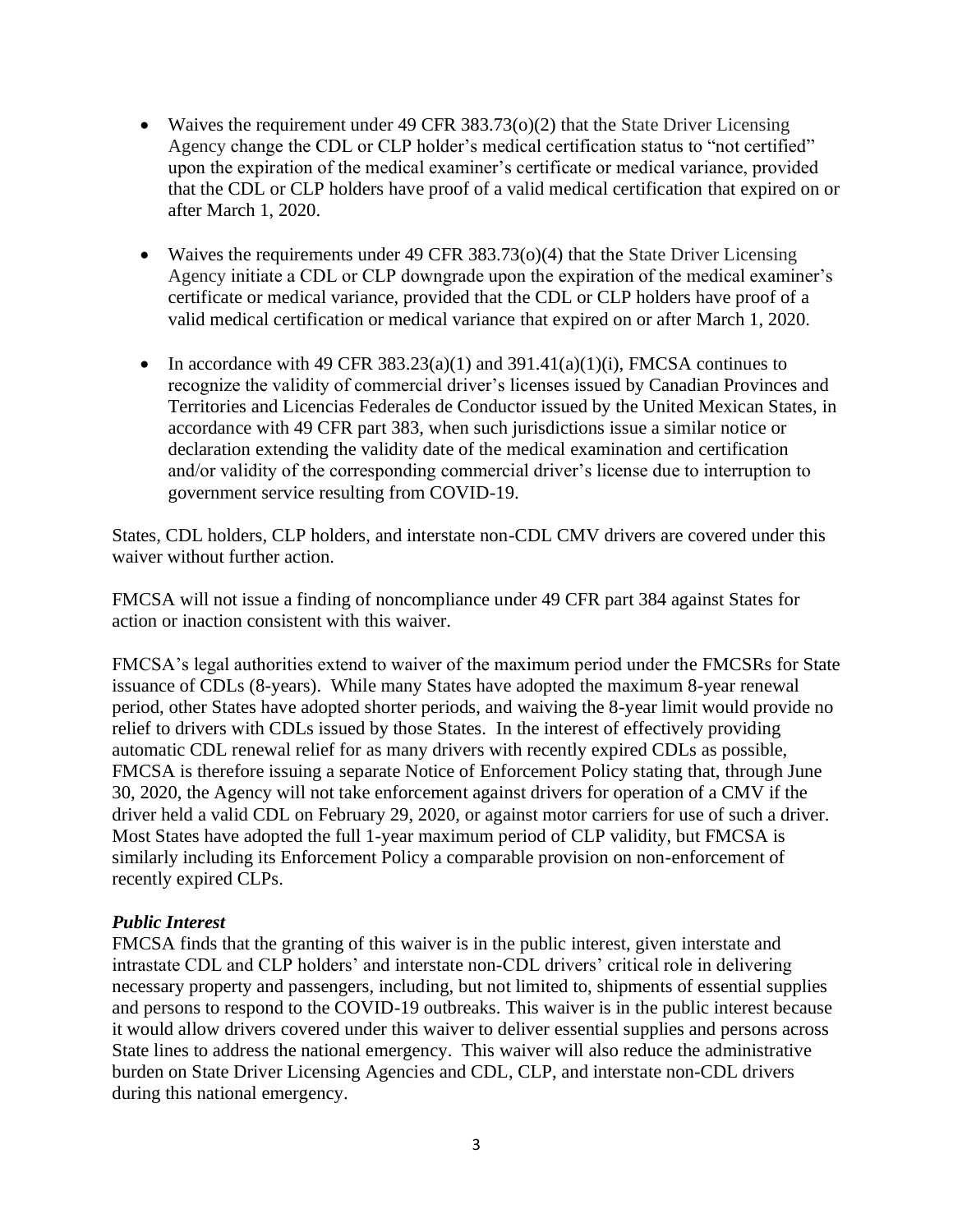*Safety Equivalence* Due to the limited scope of this waiver, the short duration, and the ample precautions that remain in place, FMCSA has determined that the waiver is likely to achieve a level of safety that is equivalent to the level of safety that would be obtained absent the waiver.

The waiver of a particular regulation should not be looked at in isolation but rather as part of the whole of all regulations governing the safety of drivers. Waiver determinations are made holistically, taking all relevant factors into account. *See International Bhd of Teamsters v. DOT*, 724 F.3d 206 (D.C. Cir. 2013). Notably, although the maximum period of time for CDL and CLP expiration is set by regulation, it is not one of the core of regulations that FMCSA evaluates to determine whether a State program is in "substantial compliance." See 49 CFR 384.301. This waiver also enhances safety by not requiring or incentivizing State offices to remain open during the pandemic and CDC recommendations to social distance.

The waiver does not alter any of the knowledge and skills testing requirements for obtaining either a CDL, a CLP, or a necessary endorsement. It does not allow CDL or CLP holders to extend their licenses if they expired prior to March 1, 2020. It does not apply to a CDL or CLP holder if the driver's privileges have been suspended or withdrawn for traffic offenses. This waiver does not cover CDL holders, CLP holders, or non-CDL drivers whose medical certifications expired prior to March 1, 2020.

In this case, FMCSA believes that the measures listed below under Terms, Conditions, and Restrictions of the Waiver, including proof of a recently expired valid CDL, CLP or medical certificate, the inapplicability of the waiver to expired medical certificates issued for less than 90 days, and the requirement to notify FMCSA in the event of accidents involving drivers operating under the waiver, taken collectively, provide the assurance needed to meet the legal standard that granting the waiver is likely to achieve an "equivalent level of safety."

As such, FMCSA has determined that a waiver from the regulations noted above during the period of the waiver will achieve a level of safety that is equivalent to, or greater than, the level of safety that would be obtained in the absence of the waiver.

## *Unique Circumstances*

COVID-19 outbreaks have led to widespread closures of State and Federal government offices, reduction of government and medical services, and disruption of transportation systems, including driver shortages and related interruption of supply chains, which are heavily dependent on continued CMV operations. FMCSA finds that the circumstances surrounding this waiver are unique because such government and medical operations are not providing their usual level of service.

For the reasons above, FMCSA grants, until June 30, 2020, a waiver as provided above, subject to the terms and conditions below.

## **Terms, Conditions, and Restrictions of the Waiver**

This waiver covers States, CDL holders, CLP holders and interstate non-CDL CMV drivers for the period beginning at 12:01 a.m. (ET) on March 20, 2020, continuing through 11:59 p.m. on June 30, 2020.